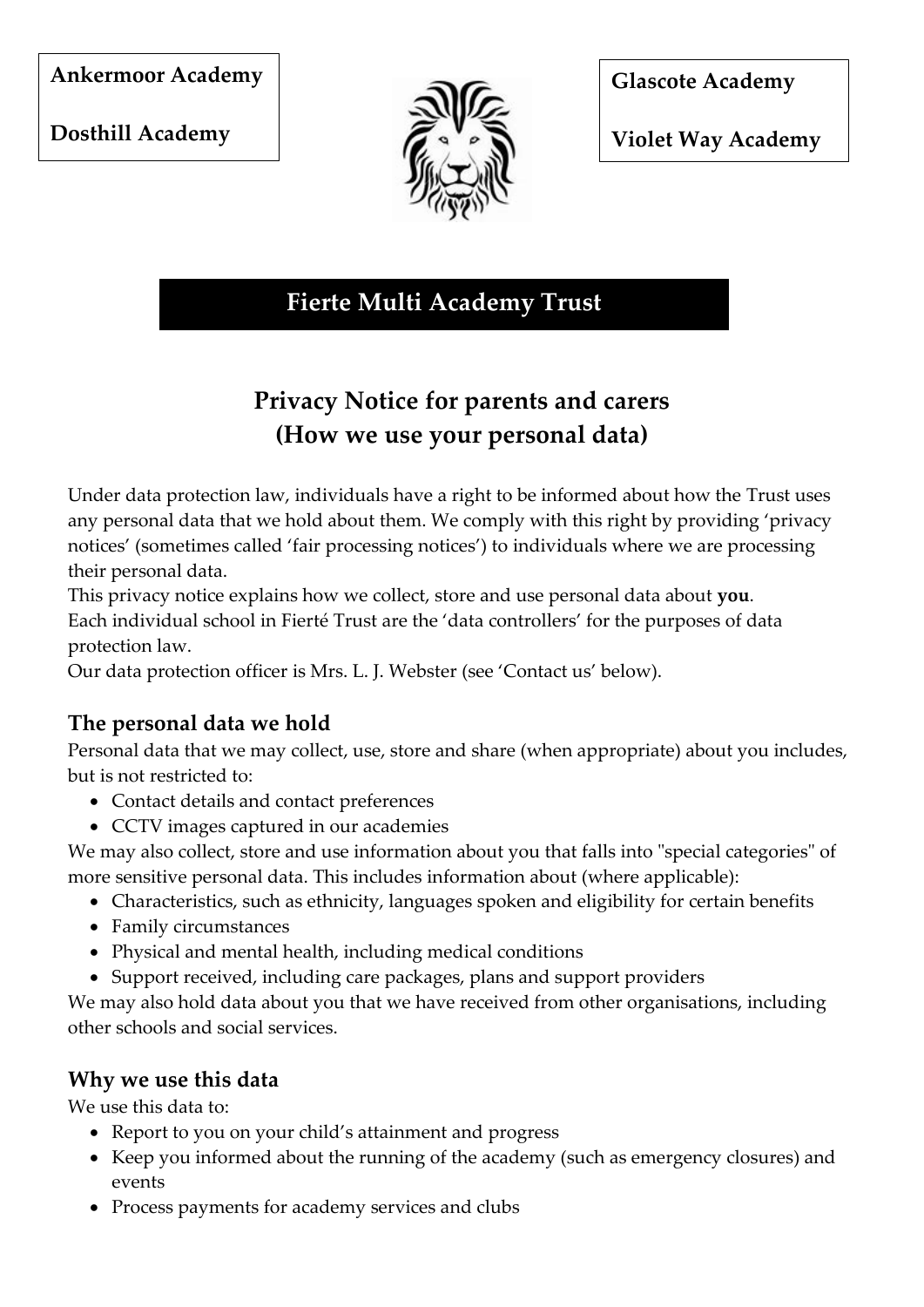- Provide appropriate pastoral care
- Protect pupil welfare
- Administer admissions waiting lists
- Assess the quality of our services
- Carry out research
- Comply with our legal and statutory obligations

#### **Use of your personal data for marketing purposes**

Where you have given your consent to do so, we may send you marketing information by email or text promoting academy events, campaigns, charitable causes or services that may be of interest to you. You can withdraw consent or 'opt out' of receiving these emails and/or texts at any time by clicking on the 'Unsubscribe' link at the bottom of any such communication, or by contacting our data protection officer.

## **Our legal basis for using this data**

We only collect and use your personal data when the law allows us to. Most commonly, we process it where:

- We need to comply with a legal obligation
- We need to perform an official task in the public interest
- We need to fulfil a contract we have entered into with you

Less commonly, we may also process your personal data in situations where:

- We have obtained consent to use it in a certain way
- We need to protect an individual's vital interests (protect their life)

Where you have provided us with consent to use your data, you may withdraw this consent at any time. We will make this clear when requesting your consent, and explain how you would go about withdrawing consent if you wish to do so.

Some of the reasons listed above for collecting and using your personal data overlap, and there may be several grounds which justify our use of your data.

# **Collecting this information**

While the majority of information we collect about you is mandatory, there is some information that can be provided voluntarily.

Whenever we seek to collect information from you, we make it clear whether you must provide this information (and if so, what the possible consequences are of not complying), or whether you have a choice.

#### **How we store this data**

We keep personal information about you while your child is attending our school. We may also keep it beyond their attendance at our school if this is necessary in order to comply with our legal obligations. Our record retention schedule/records management policy sets out how long we keep information about parents and carers. *You can access a copy of this policy via the Fierté MAT website.*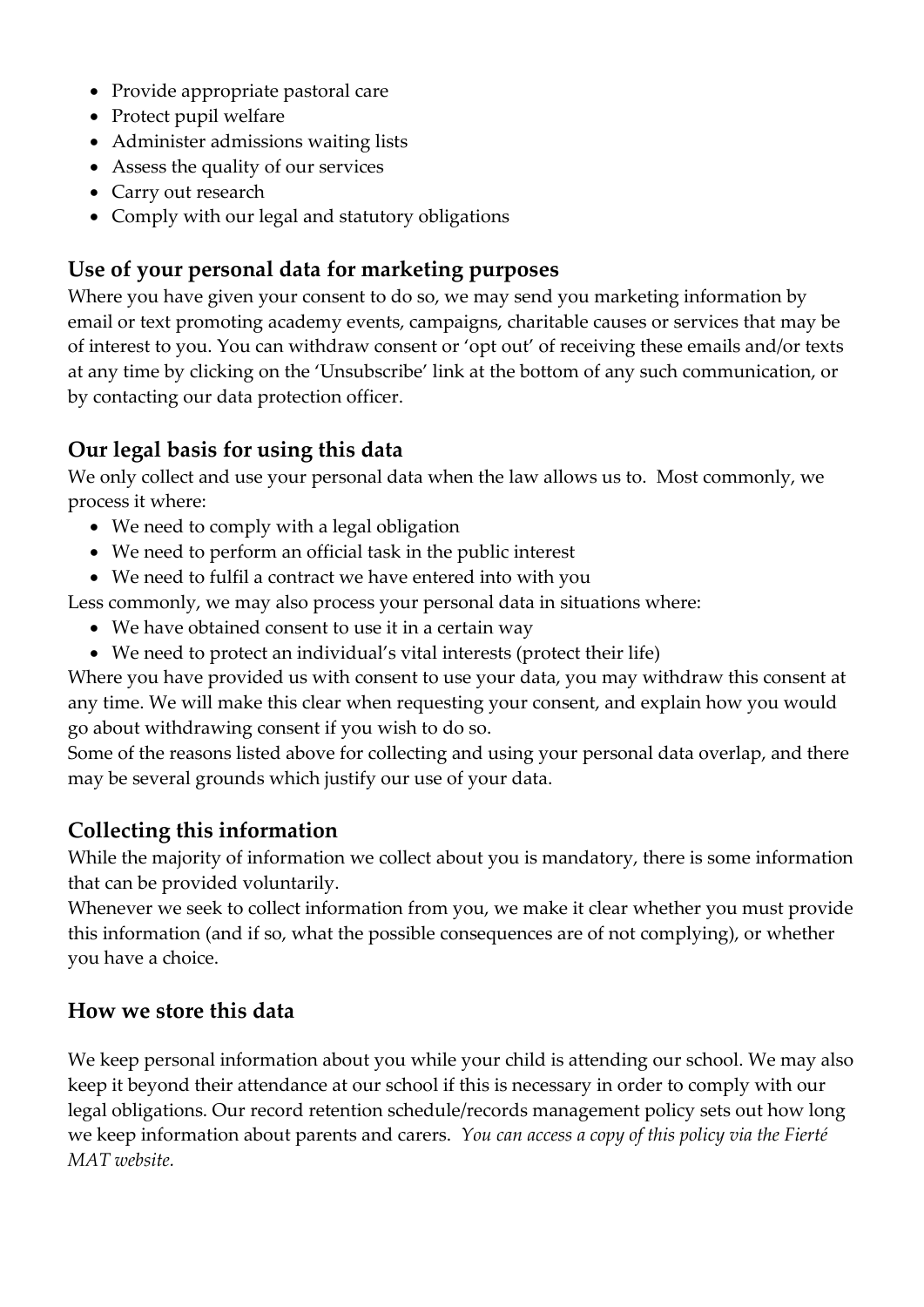## **Data sharing**

We do not share information about you with any third party without consent unless the law and our policies allow us to do so.

Where it is legally required, or necessary (and it complies with data protection law), we may share personal information about you with:

- Our local authority to meet our legal obligations to share certain information with it, such as safeguarding concerns and information about exclusions
- Government departments or agencies
- Our regulator, e.g. Ofsted
- Suppliers and service providers to enable them to provide the service we have contracted them for
- Financial organisations
- Our auditors
- Survey and research organisations
- Health authorities
- Security organisations
- Health and social welfare organisations
- Professional advisers and consultants
- Charities and voluntary organisations
- Police forces, courts, tribunals

### **Transferring data internationally**

Where we transfer personal data to a country or territory outside the European Economic Area, we will do so in accordance with data protection law.

# **Your rights**

#### **How to access personal information that we hold about you**

Individuals have a right to make a 'subject access request' to gain access to personal information that the school holds about them.

If you make a subject access request, and if we do hold information about you, we will:

- Give you a description of it
- Tell you why we are holding and processing it, and how long we will keep it for
- Explain where we got it from, if not from you
- Tell you who it has been, or will be, shared with
- Let you know whether any automated decision-making is being applied to the data, and any consequences of this
- Give you a copy of the information in an intelligible form

You may also have the right for your personal information to be transmitted electronically to another organisation in certain circumstances.

If you would like to make a request, please contact our data protection officer.

# **Your other rights regarding your data**